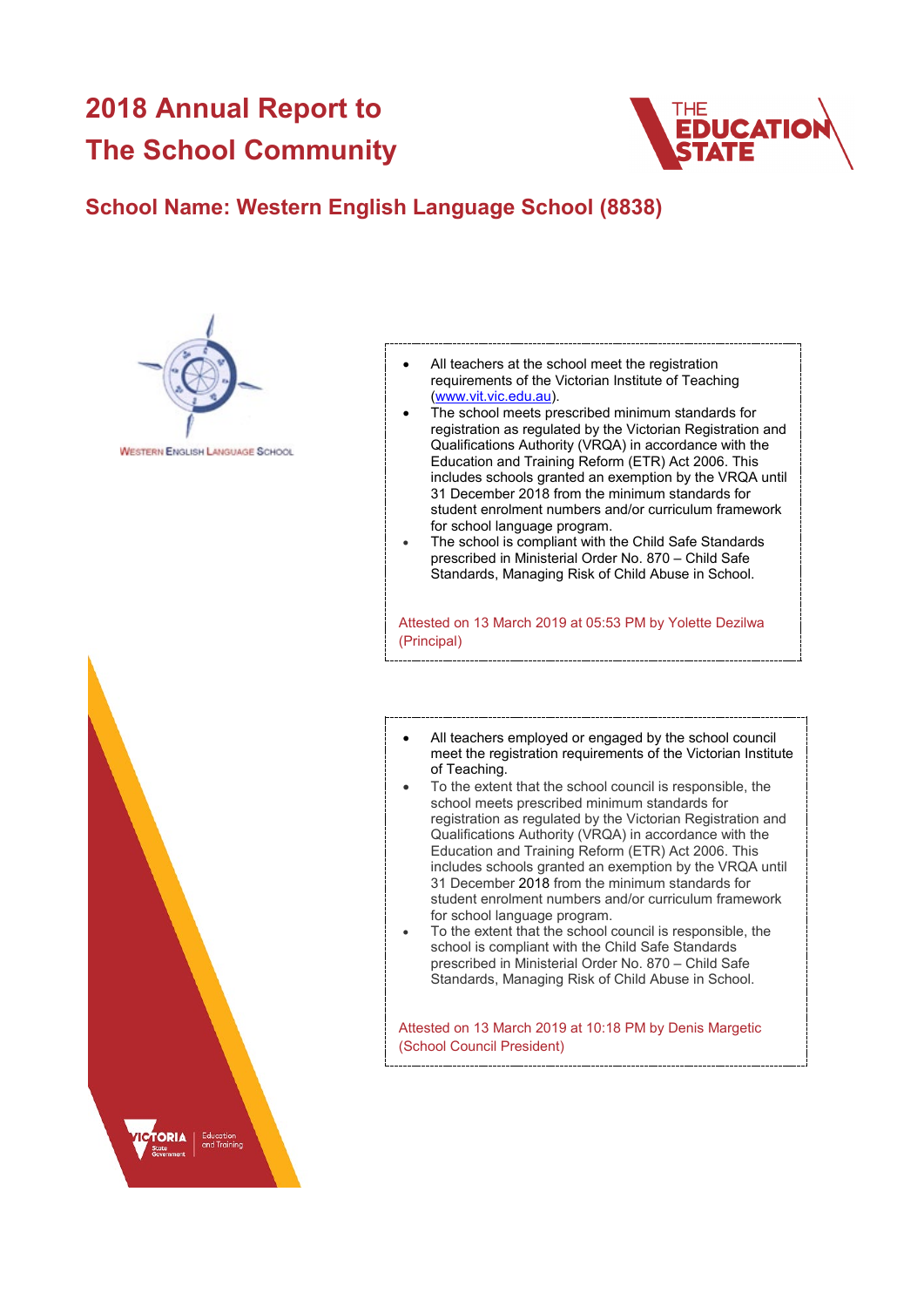## **About Our School**

## **School context**

## Context and History of the School

The Western English Language School (WELS) was established in 2000 to provide newly arrived students in the metropolitan area of the South-West Victoria Region with their first experience of an Australian school. These cohorts include migrant, refugee and international students aged between five and eighteen years of age. The school has six sites across Victoria, located in Braybrook, Wyndham, Footscray, St Albans, Laverton and Manor Lakes.

Students at WELS come from a range of countries. At any one time, over 50 different nationalities could be represented in the school's enrolments. WELS enrols Year 1 to Year 10 students within six months of their arrival in Australia and Foundation students within 18 months. Students arrive on a variety of visas and they may be equivalently schooled or have interrupted or no prior schooling (disrupted or discontinued for two or more years.) EAL students follow a pathway of English learning that is different from students for whom English is their first language. The rate of EAL learning is influenced by age, previous education, prior literacy and migration experiences. They are likely to take five to ten years to learn English for academic purposes to the same level as students who have been learning English all their lives.

WELS teachers have specialist qualifications in teaching English as an Additional Language. These qualifications, supplemented by a strong program of professional development, equip teachers to teach the English language and the literacy and cultural understandings necessary for students to participate in mainstream settings and in the wider community. Staff participate in professional development on the cultural backgrounds of various cohorts, particularly in regards to how these backgrounds influence student settlement and learning.

Multicultural Education Aides (MEAs) are staff whose main responsibility is supporting EAL students in their learning by explaining concepts or instructions in their first language as well as providing additional support for all students. Due to their own experiences and community connections, MEAs are instrumental in establishing and maintaining links with newly arrived families.

There are 16 ES staff and volunteers are an integral part of supporting students.

## **Facilities**

WELS is a multi-campus school comprising five campuses and an outpost, situated in high-settlement areas of newly arrived families.

• The largest campus is the P-10 Campus in Braybrook with capacity for 13 secondary and six primary classes (total of 247 students). The P-10 Campus is the administrative hub of the school. Facilities include a library, gymnasium, science room, computer room, home economics room and canteen.

• A four-class primary campus at Footscray operates within the Footscray City Primary School with access to the school's facilities (total of 52 students).

• A three-class primary campus at Laverton operates in purpose-built classrooms on the grounds of the Laverton College P-12 with access to the school's facilities (total of 39 students).

• The four-class primary outpost at St Albans is situated on the grounds of St Albans Primary School and has a purpose-built facility to house the new arrivals classes in St Albans and surrounding suburbs. Students at this outpost have access to the school's facilities (total of 52 students)

• The Manor Lakes F-6 campus is situated on the grounds of Manor Lakes Secondary College and has a purpose-built facility for new arrival classes in Manor Lakes and surrounding suburbs. The campus can accommodate 10 primary classes with capacity for six secondary classes (total of 208).

• The Wyndham secondary campus is situated on the grounds of Wyndham Central Secondary College and has a purpose-built facility to cater for new arrivals classes in Werribee and surrounding suburbs. The campus can accommodate eight secondary classes (total of 104 students).

Primary online EAL delivery

## **Framework for Improving Student Outcomes (FISO)**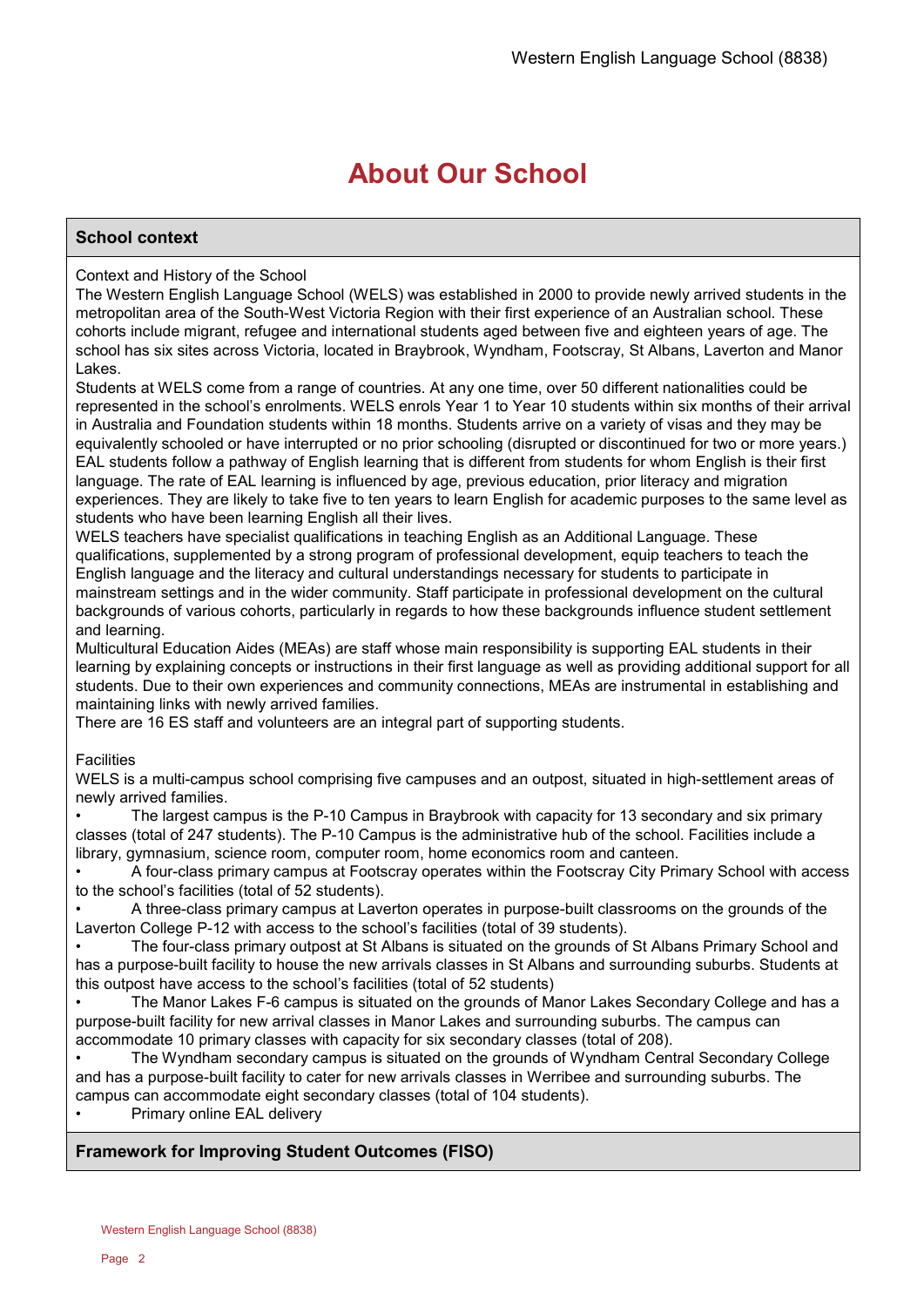Framework for Improving Student Outcomes (FISO) Priority: Excellence in teaching and Learning Dimension: Building practice excellence

## Highlight 1

In 2018 WELS continued to implement the professional learning Four Term Support Model. The model methodically educated teachers on the underpinning elements for teaching English at WELS. This included:

- knowledge and understanding of the WELS curriculum
- functional grammar
- the Teaching and Learning cycle
- using the backward design teaching model
- the Australian Curriculum Language and Literacy Levels.

School leaders and teachers agreed the comprehensive and sustained professional learning aided all participants to experience success in teaching the new curriculum and enhanced the capabilities of all teachers. Members of staff reported that the process created a consistent approach to teaching and built a common level of knowledge and a common language. This, in turn, enabled teachers to have meaningful conversations with their peers about teaching practice and classroom interventions to support individual students. Highlight 2

Title: Curriculum and Assessment FISO Priority: Excellence in teaching and Learning Dimension: Curriculum planning and assessment

A further highlight was the development of the Genre Maps and Scope and Sequence documents for Speaking and Listening, Reading and Viewing and Composing Texts. Prior to the development of the Genre Maps, the syllabus was a range of topics, which led to inconsistency in the provision of the curriculum. The Scope and Sequence documents provided continua of teaching points for the acquisition of language skills. In the primary area, support documents were developed for each scope and sequence for both the primary and secondary areas of the school.

The Genre Map:

- provided guidance to teachers on what they should teach
- ensured the learning from one genre was transferred to the teaching of another genre
- made learning more focused
- provided a research–based pedagogical model.

Six months after the Scope and Sequence documents and support documents were trialled, teachers reported:

- the documents were an effective resource that provided guidance on what to teach a student next
- enhanced student learning and engagement with learning tasks.

Further time is required to embed the knowledge and understanding of the school's comprehensive curriculum documentation and teaching pedagogy.

## Highlight 3

Title: Student Wellbeing FISO Priority: Positive climate for learning Dimension: Health and Wellbeing The third highlight was the emphasis placed on the provision of a safe, orderly and supportive environment that responded promptly to the learning and wellbeing needs of students. A key strategy was the implementation of Positive Behaviour Intervention Supports (PBIS). The PBIS built the capacity of teachers to employ a range of effective positive behaviour interventions/strategies and students developed a clear understanding of school expectations. As a result student behaviour improved. This was further evidenced by the improvement in the results of the student Attitude to School Survey (AToSS) between 2017 and 2018. Parents and students also confirmed the school provided a safe and positive learning environment.

## **Achievement**

In December 2018 the Western English Language School completed a School Review for the years 2014 - 2018 The 2014–18 School Strategic Plan for WELS set a goal 'to maximise and personalise student learning. across the primary and secondary sectors'.

The review panel agreed that both the goal and the target were met. School data showed all students achieved learning growth in Speaking and Listening, Reading and Writing over the period of their enrolment.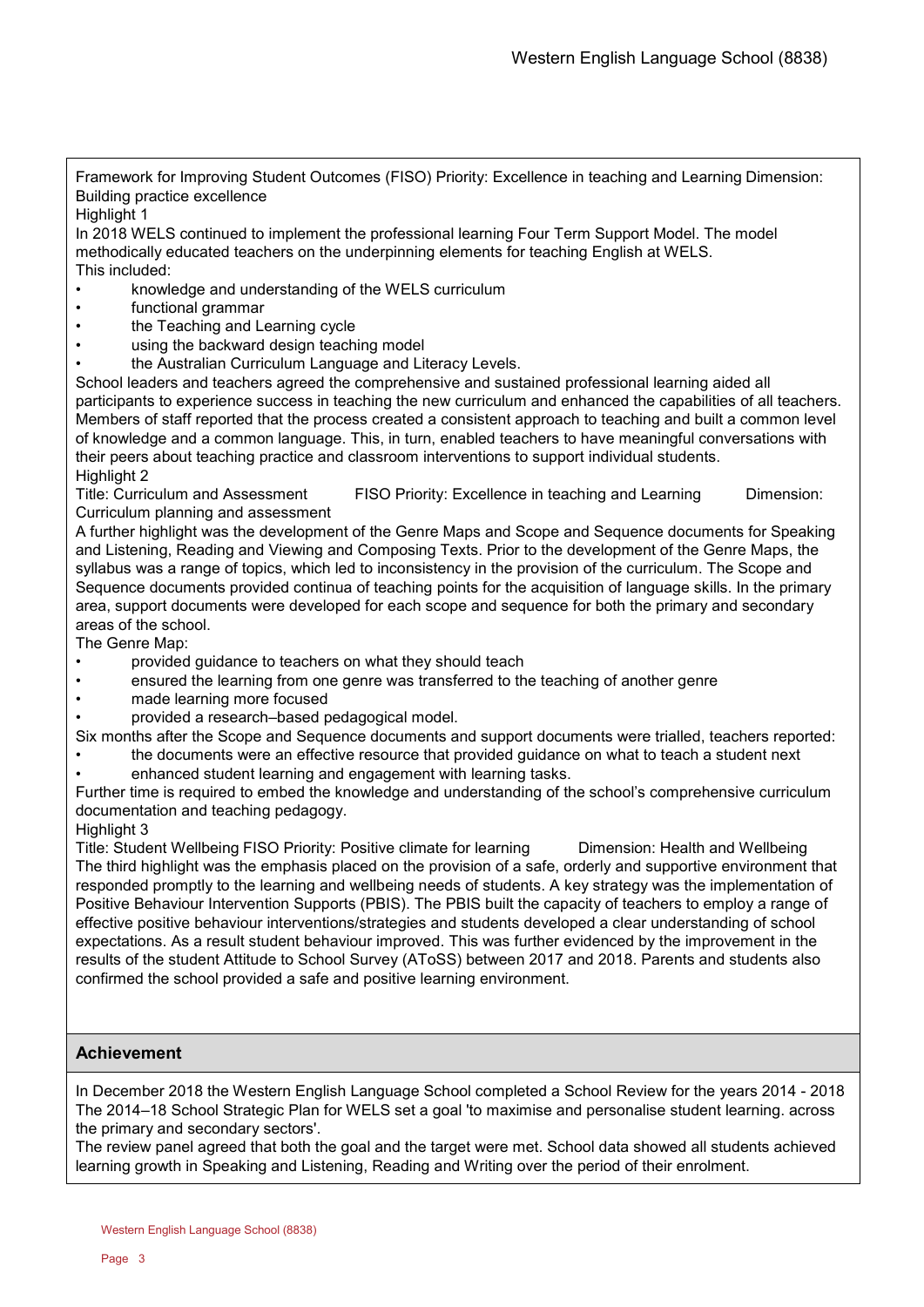## **Engagement**

The 2014–18 School Strategic Plan for WELS set an engagement goal 'to provide a high quality teaching and learning program which maximised levels of student engagement and connectedness'.

The review panel concluded the goal and the target were achieved. The percentage of students who agreed with all factors in the Attitudes to School Survey improved between 2017 and 2018. Classroom observations and information gained from the student focus groups confirmed students were engaged in their learning and connected to the school.

## **Wellbeing**

The 2014–18 School Strategic Plan for WELS set an engagement goal 'to provide a high quality student wellbeing program which maximised the wellbeing of all students' and the target was achieved. Percentage endorsement of the factors which related to Student Safety and Wellbeing in the Attitudes to School Survey improved between 2017 and 2018. Students in the focus groups also confirmed the school provided a safe and positive learning environment.

## **Financial performance and position**

WELS considers it good practice to conclude the year with a small surplus. The surplus for 2018 was \$63,000. Students and parent satisfaction with the school was very high, thanks to the school's equity funding that has allowed for well planned and intensive students support. Equity funding for disadvantaged students has been the most significant means of improving our delivery of programs and student support throughout the six campus school.

Ross Trust Fund Scene 1 Take 2, Ross Trust Fly Girls Footscray Swim Grant, John Byrne Fund,Optometry-New Life New Vision –Magistrate Court Grant, Stan Willis Trust, Boys Squad Grant, Phyllis Connor Memorial Trust Grant, Garden-Aussie Vic Grant, VU Student Travel Grant; DPC Community Kitchen Garden Grant; VMC Community Garden Grant, Stephanie Alexander Grant

**For more detailed information regarding our school please visit our website at [https://www.esl](https://www.esl-wels.vic.edu.au/)[wels.vic.edu.au](https://www.esl-wels.vic.edu.au/)**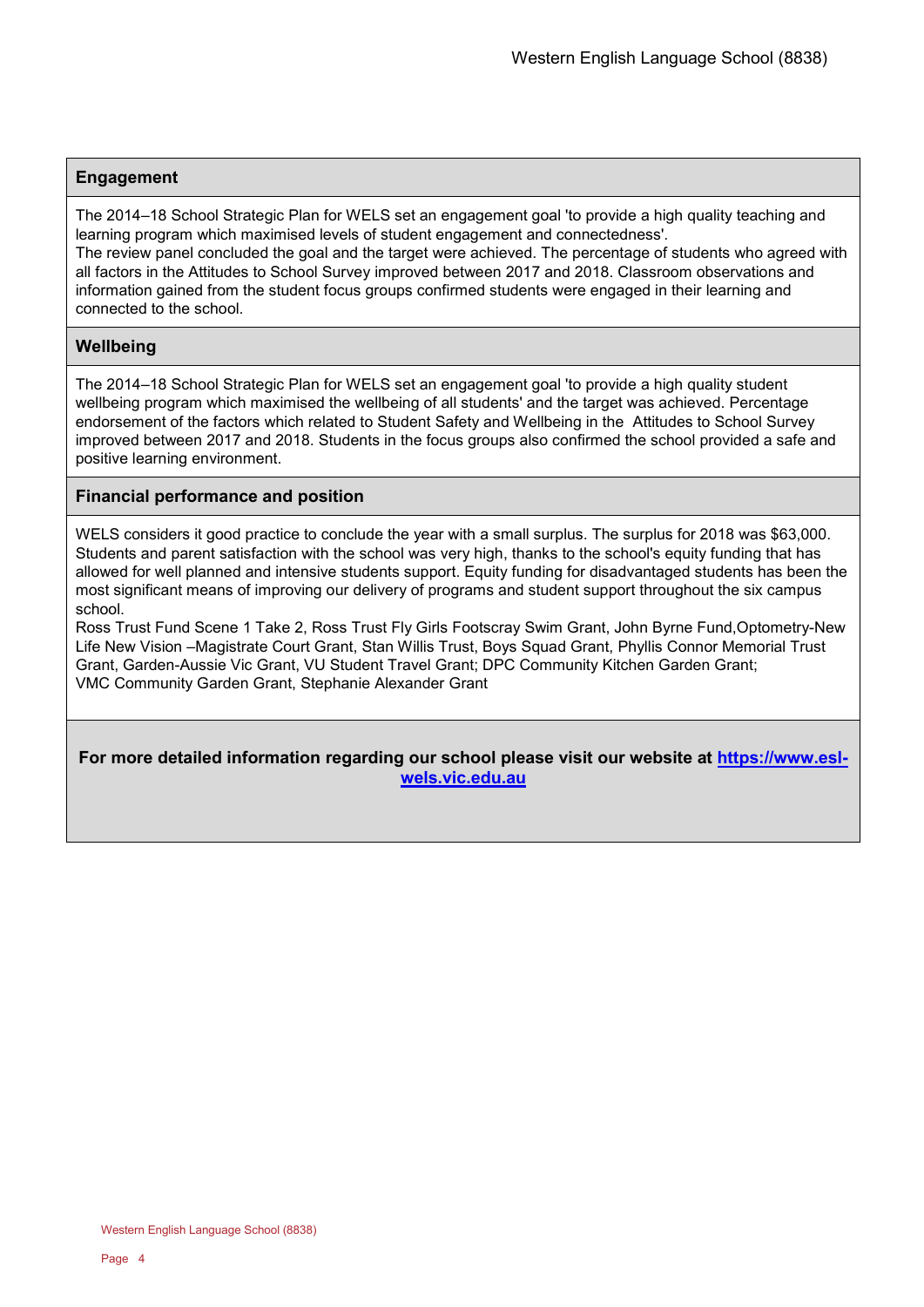

# **Performance Summary**

The Government School Performance Summary provides an overview of how this school is contributing to the objectives of the Education State and how it compares to other Victorian Government schools.

All schools work in partnership with their school community to improve outcomes for children and young people. Sharing this information with parents and the wider school community helps to support community engagement in student learning, a key priority of the Framework for Improving Student Outcomes.

Refer to the 'How to read the Annual Report' section for help on how to interpret this report .

## **SCHOOL PROFILE**

*Key: "Middle 60 percent low" to "middle 60 percent high" is the range of results for the middle 60 percent of Victorian Government language school type.*

#### **Enrolment Profile**

A total of 390 students were enrolled at this school in 2018, 191 female and 199 male.

100 percent of students had English as an additional language and 0 percent were Aboriginal or Torres Strait Islander

#### **Overall Socio-Economic Profile**

The overall school's socio-economic profile is based on the school's Student Family Occupation and Education index (SFOE) which takes into account parents' occupations and education.

Possible socio-economic band values are: Low, Low-Medium, Medium and High.

This school's socio-economic band value is: Low

#### **Parent Satisfaction Summary**

The percent endorsement by parents on their school satisfaction level as reported in the annual Parent Opinion Survey.

Percent endorsement indicates the percent of positive responses (agree or strongly agree) from parents who responded to the survey.

| <b>Parent Satisfaction</b>        | <b>School</b>  | <b>State Median</b> | Middle 60<br>percent low | Middle 60<br>percent high |
|-----------------------------------|----------------|---------------------|--------------------------|---------------------------|
|                                   | <b>Percent</b> | <b>Percent</b>      | <b>Percent</b>           | <b>Percent</b>            |
| Percent endorsement (latest year) | 93.9           | 86.6                | 85.5                     | 93.9                      |

#### **School Staff Survey**

The percent endorsement by staff on School Climate, as reported in the annual School Staff Survey.

Percent endorsement indicates the percent of positive responses (agree or strongly agree) from staff who responded to the survey. Data is suppressed for schools with three or less respondents to the survey for confidentiality reasons.

| <b>School Climate</b>             | <b>School</b>  | <b>State Median</b> | Middle 60<br>percent low | Middle 60<br>percent high |
|-----------------------------------|----------------|---------------------|--------------------------|---------------------------|
|                                   | <b>Percent</b> | Percent             | Percent                  | Percent                   |
| Percent endorsement (latest year) | 73.0           | 70.6                | 58.8                     | 71.7                      |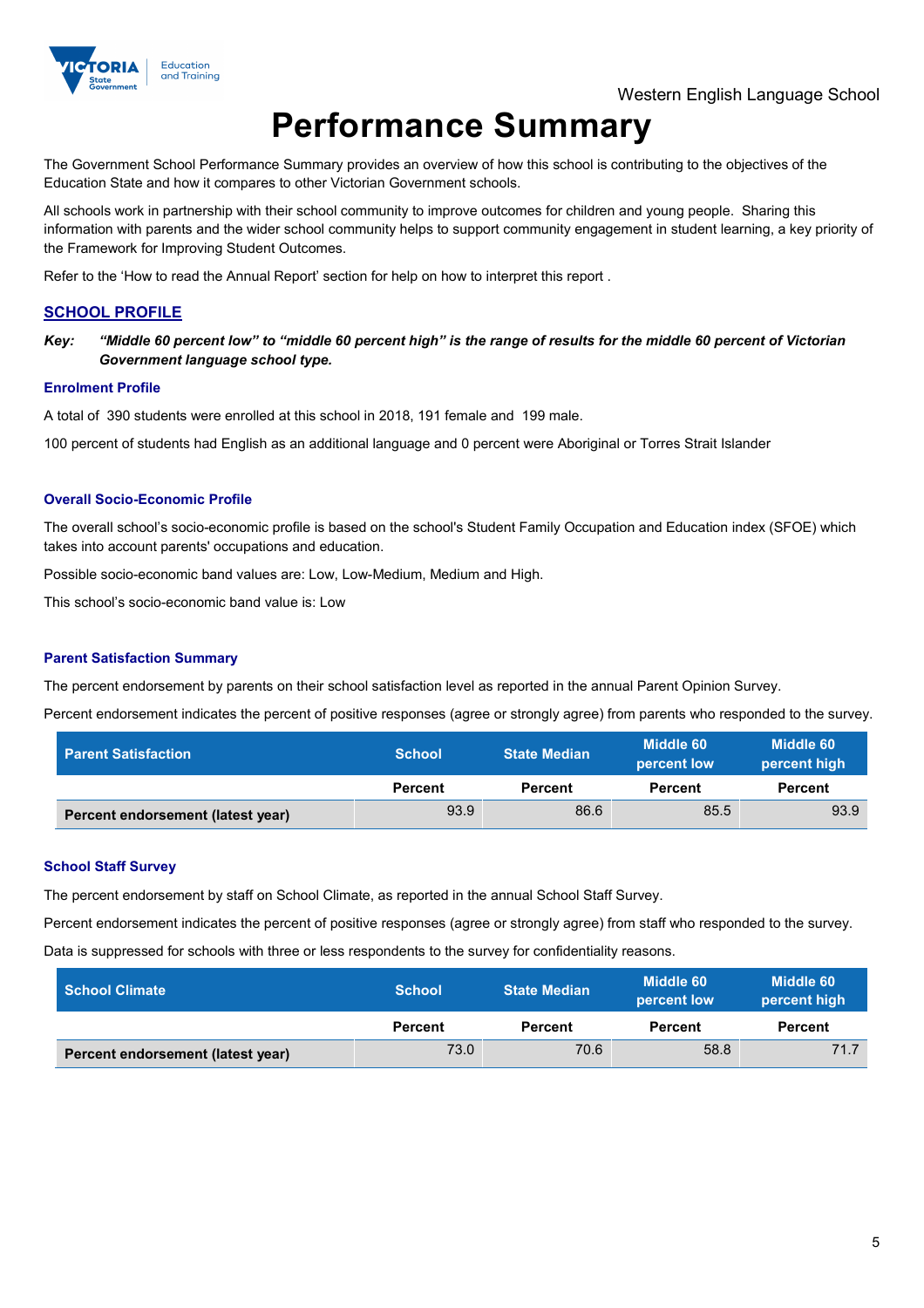

## **How to read the Annual Report**

## **WHAT DOES THE ABOUT OUR SCHOOL SECTION REFER TO?**

The About Our School page provides a brief background on the school, an outline of the school's performance over the year and plans for the future.

The 'School Context' describes the school's vision, values and purpose. Details include the school's geographic location, size and structure, social characteristics, enrolment characteristics and special programs.

The 'Framework for Improving Student Outcomes (FISO)' section includes the improvement initiatives the school has selected and the progress they have made towards achieving them.

## **WHAT DOES THE** *PERFORMANCE SUMMARY* **SECTION OF THIS REPORT REFER TO?**

The Performance Summary reports on data in three key areas:

#### **Achievement**

- student achievements in:
	- English and Mathematics for National Literacy and Numeracy tests (NAPLAN)
	- English and Mathematics for Teacher Judgements against the curriculum
	- All subjects for Victorian Certificate of Education (VCE) examinations (secondary schools).

#### **Engagement**

- student attendance and engagement at school, including:
	- how many students leaving school go on to further studies or full-time work (secondary, P-12 and specialist schools)

#### **Wellbeing**

- Attitudes to School Survey (ATOSS) factors:
	- Sense of Connectedness
	- Management of Bullying

Results are displayed for the latest year, as well as the average of the last four years (where available).

## **WHAT DOES SCHOOL COMPARISON REFER TO?**

The School Comparison is a way of comparing this school's performance to similar schools in Victoria.

The comparison measure takes into account the school's academic intake, the socio-economic background of students, the number of Aboriginal students, the number of non-English speaking and refugee students, the number of students with a disability and the size and location of the school.

The School Comparison shows that most schools are achieving results that are **'Similar'** to other schools with alike student backgrounds and characteristics. Some schools are doing exceptionally well and have **'Higher'** performance. Some schools have **'Lower'** performance than expected and receive targeted support to ensure that there is improvement.

#### **WHAT DOES 'DATA NOT AVAILABLE' OR 'NP' MEAN?**

Some schools have too few students enrolled to provide data. There may be no students enrolled in some year levels so school comparisons are not possible.

New schools have only the latest year of data and no comparative data from previous years.

The Department also recognises unique circumstances in Specialist, Select Entry, English Language and Community Schools where school-to-school comparisons are not appropriate.

## **WHAT IS THE VICTORIAN CURRICULUM?**

The Victorian Curriculum F–10 sets out what every student should learn during their first eleven years of schooling. The curriculum is the common set of knowledge and skills required by students for life-long learning, social development and active and informed citizenship.

The curriculum has been developed to ensure that school subjects and their achievement standards enable continuous learning for all students, including students with disabilities.